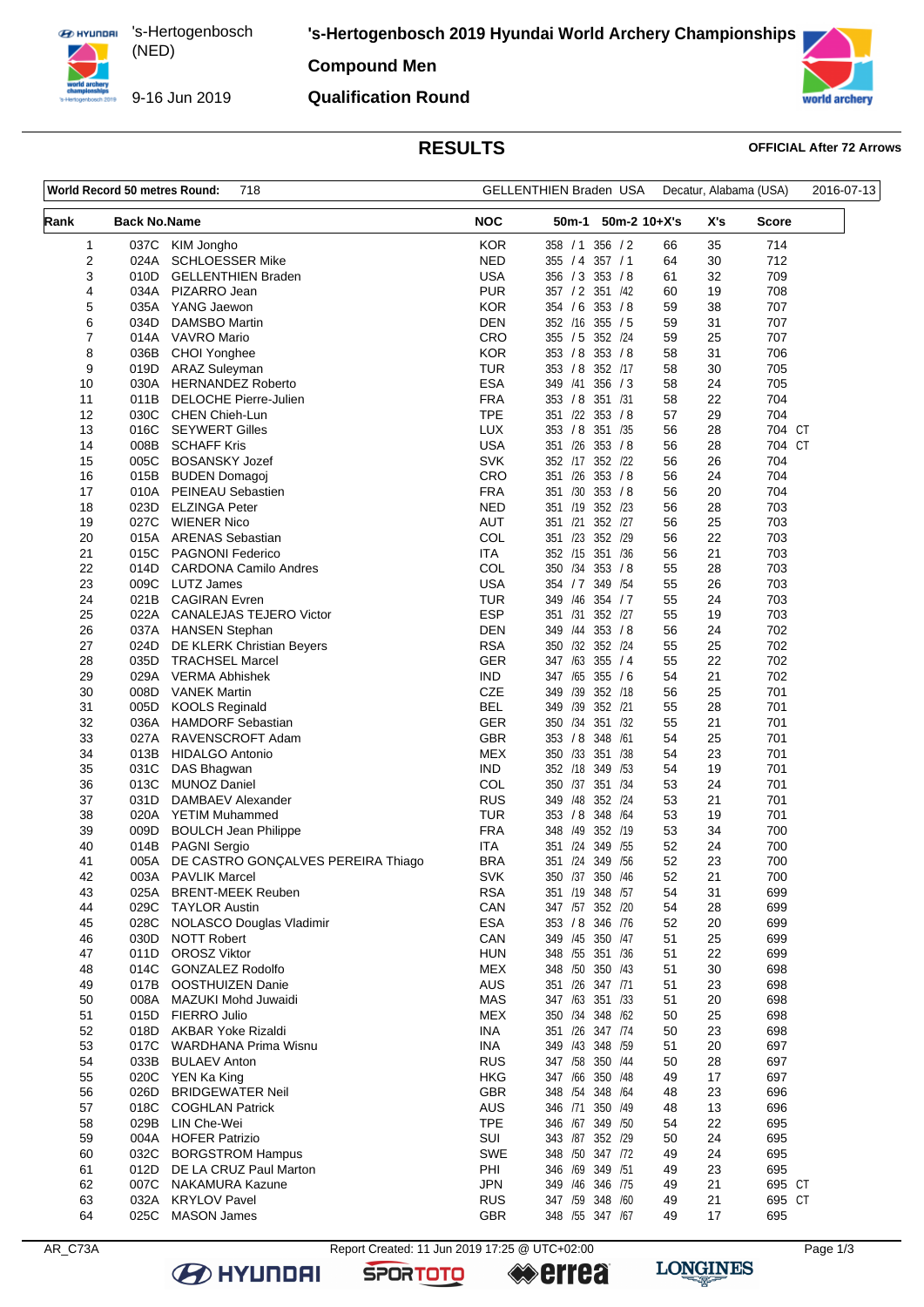**ED HYUNDRI** 's-Hertogenbosch (NED) 

9-16 Jun 2019

**'s-Hertogenbosch 2019 Hyundai World Archery Championships**

**Compound Men**

### **Qualification Round**



## **RESULTS OFFICIAL After 72 Arrows**

| World Record 50 metres Round:<br>718 |                     |                                                  | GELLENTHIEN Braden USA   |                                          | Decatur, Alabama (USA) | 2016-07-13             |             |
|--------------------------------------|---------------------|--------------------------------------------------|--------------------------|------------------------------------------|------------------------|------------------------|-------------|
| Rank                                 | <b>Back No.Name</b> |                                                  | <b>NOC</b>               | 50m-2 10+X's<br>50m-1                    |                        | X's<br><b>Score</b>    |             |
| 65                                   |                     | 023A AAMAAS Njaal                                | <b>NOR</b>               | 343 /90 351 /41                          | 48                     | 694<br>18              |             |
| 66                                   | 010B                | <b>REITMEIER Filip</b>                           | <b>CZE</b>               | 346 /70 348 /66                          | 46                     | 694<br>16<br>22        |             |
| 67<br>68                             | 025B<br>024B        | VAN TONDER Riku<br><b>FAUGSTAD Anders</b>        | NZL<br><b>NOR</b>        | 346 /68 347 /70<br>345 73 348 /62        | 47<br>46               | 693<br>23<br>693       |             |
| 69                                   | 035C                | <b>LAURSEN Martin</b>                            | DEN                      | 347 /60<br>346 /78                       | 46                     | 22<br>693              |             |
| 70                                   | 004D                | CONRADO BRASSAROTO Bruno                         | <b>BRA</b>               | 347 /62 346 /79                          | 45                     | 20<br>693              |             |
| 71                                   | 036D                | ALVARADO Bryan                                   | <b>PUR</b>               | 342 /99 351 /38                          | 45                     | 15<br>693              |             |
| 72                                   | 006A                | <b>KOOLS Jonathan</b>                            | BEL                      | 345 /72 347 /73                          | 47                     | 12<br>692              |             |
| 73                                   | 003D                | <b>HAEFELFINGER Roman</b>                        | <b>SUI</b>               | 342 /97 350 /45                          | 45                     | 24<br>692              |             |
| 74                                   |                     | 028D WIENER Wolfgang                             | AUT                      | 341 /103 351 /40                         | 45                     | 18<br>692              |             |
| 75                                   | 034C                | PRZYBYLSKI Lukasz                                | POL                      | 348 / 53<br>343 /99                      | 45                     | 17<br>691              |             |
| 76                                   | 024C                | LOPEZ Ramon                                      | <b>ESP</b>               | 345 /76<br>346 /77                       | 45                     | 15<br>691              |             |
| 77<br>78                             | 033D<br>025D        | LIMÅS Joakim<br>ALVES Cláudio                    | SWE<br><b>POR</b>        | 347 /61 344 /96                          | 44                     | 19<br>691<br>24        |             |
| 79                                   | 013A                | <b>MIOR Viviano</b>                              | ITA                      | 348 /52 342 /101<br>349 /41 341 /110     | 45<br>45               | 690<br>690<br>18       |             |
| 80                                   | 006B                | DAS Ashim Kumer                                  | BAN                      | 345 /74 345 /86                          | 43                     | 18<br>690              |             |
| 81                                   | 005B                | <b>BURRI Kevin</b>                               | <b>SUI</b>               | 344 /82<br>345 /81                       | 47                     | 27<br>689              |             |
| 82                                   | 022D                | <b>HAUGSETH Mads</b>                             | <b>NOR</b>               | 344 / 84 345 / 84                        | 44                     | 17<br>689              |             |
| 83                                   | 008C                | <b>RESSAR Evert</b>                              | <b>EST</b>               | 342 /97 347 /68                          | 43                     | 24<br>689              |             |
| 84                                   | 037B                | <b>LAUBE Marcus</b>                              | GER                      | 344 /83<br>345 /85                       | 43                     | 22<br>689              |             |
| 85                                   | 026B                | <b>MATZNER Michael</b>                           | AUT                      | 339 /112 349 /52                         | 44                     | 16<br>688              |             |
| 86                                   | 032B                | <b>KHRISTICH Sergey</b>                          | KAZ                      | 344 /81 344 /95                          | 43                     | 15<br>688              |             |
| 87                                   | 029D                | <b>VELIZ Miguel Angel</b>                        | <b>ESA</b>               | 343 /89<br>345 /87                       | 43                     | 13<br>688              |             |
| 88                                   | 030B                | <b>CHAUHAN Rajat</b>                             | <b>IND</b>               | 344 / 85 344 / 93                        | 42                     | 16<br>688              |             |
| 89                                   |                     | 018A HOCEVAR Arnaud                              | LUX                      | 342 /96 345 /83                          | 43                     | 20<br>687              |             |
| 90<br>91                             | 023B                | PEREZ GONZALEZ Jesus Jacinto<br>028A PAN Yu Ping | <b>ESP</b><br>TPE        | 343 / 88 344 / 94<br>340 /104 347 /69    | 43<br>42               | 14<br>687<br>21<br>687 |             |
| 92                                   | 031A                | KARABAYEV Akbarali                               | <b>KAZ</b>               | 343 /91<br>344 /92                       | 41                     | 18<br>687              |             |
| 93                                   |                     | 016A KUCHEL Andrew                               | AUS                      | 342 /92 344 /89                          | 50                     | 20<br>686              |             |
| 94                                   | 004C                | <b>FREDERICKX Brend</b>                          | <b>BEL</b>               | 344 /80 342 /101                         | 42                     | 15<br>686              |             |
| 95                                   | 023C                | <b>ROUX Patrick</b>                              | <b>RSA</b>               | 340 /104 346 /80                         | 42                     | 13<br>686              |             |
| 96                                   |                     | 012B ZIKIC Stefan                                | <b>SRB</b>               | 345 /76 341 /109                         | 41                     | 16<br>686              |             |
| 97                                   | 003B                | ABREU Luccas                                     | <b>BRA</b>               | 343 /86 342 /101                         | 42                     | 19<br>685              |             |
| 98                                   |                     | 012C FOLEY Daniel                                | IRL                      | 342 /94 343 /100                         | 42                     | 16<br>685              |             |
| 99                                   | 022C                | <b>PATER Sil</b>                                 | <b>NED</b>               | 341 /102 344 /91                         | 41                     | 15<br>685              |             |
| 100                                  | 017D                | <b>BEGA Timo</b>                                 | LUX<br><b>SGP</b>        | 342 /95 341 /107<br>345 /75 338 /118     | 41                     | 13<br>683              |             |
| 101<br>102                           | 011C<br>021D        | GOH Jun Hui<br><b>CHEUNG Cheuk Sing</b>          | HKG                      | 345 /78 338 /120                         | 40<br>39               | 16<br>683<br>683<br>14 |             |
| 103                                  |                     | 031B STROMBERG Linus                             | SWE                      | 342 /93 340 /113                         | 41                     | 18                     | 682 SO T.10 |
| 104                                  |                     | 007B SITAR Dejan                                 | SLO                      | 340 /104 342 /101                        | 39                     | 15                     | 682 SO T.X  |
| 105                                  |                     | 022B NEL Louw                                    | <b>NAM</b>               | 339 /109 343 /97                         | 40                     | 14                     | 682 SO T.8  |
| 106                                  |                     | 027B SIMÕES Nuno                                 | <b>POR</b>               | 339 /111 343 /98                         | 39                     | 10                     | 682 SO T.9  |
| 107                                  | 007D                | LAVRENTIEV Oleg                                  | <b>BLR</b>               | 345 /79 337 /126                         | 35                     | 10                     | 682 SO T.8  |
| 108                                  | 006C                | ACHILIE Ovidiu                                   | <b>ROU</b><br><b>SVK</b> | 333 /125 348 /58                         | 45                     | 19<br>681<br>15<br>681 |             |
| 109<br>110                           | 004B                | <b>BUZEK Vladimir</b><br>007A TOIVANEN Vili      | <b>FIN</b>               | 337 /116 344 /88<br>341 /101<br>339 /115 | 42<br>38               | 680<br>18              |             |
| 111                                  | 009B                | RUSLAN Zulfadhli                                 | <b>MAS</b>               | 338 /114 342 /101                        | 34                     | 680<br>12              |             |
| 112                                  | 033C                | <b>KARABAYEV Rustam</b>                          | KAZ                      | 340 /104 339 /114                        | 39                     | 19<br>679              |             |
| 113                                  |                     | 032D GORCZYCA Krzysztof                          | POL                      | 338 /113 341 /108                        | 37                     | 14<br>679              |             |
| 114                                  | 010C                | JAFAR Syahrizan                                  | <b>MAS</b>               | 334 /124 344 /90                         | 38                     | 678<br>15              |             |
| 114                                  |                     | 033A WOJTAS Jan                                  | POL                      | 333 /127 345 /82                         | 38                     | 15<br>678              |             |
| 116                                  | 027D                | <b>SHEERIN Dean</b>                              | <b>NZL</b>               | 335 /120 342 /101                        | 39                     | 17<br>677              |             |
| 117                                  | 016B                | <b>RINDARTO Muhamad Rindarto</b>                 | <b>INA</b>               | 339 /109 338 /121                        | 36                     | 12<br>677              |             |
| 118                                  | 011A                | <b>DIMITRIADIS Diomidis</b>                      | <b>CYP</b>               | 337 /118 340 /111                        | 33                     | 14<br>677              |             |
| 119                                  |                     | 028B VON RICHTER Brendan                         | CAN                      | 339 /108 337 /123                        | 36                     | 12<br>676              |             |
| 120<br>121                           | 026C                | 009A PEROUTKA Ondrej<br><b>BARCLAY Marcus</b>    | CZE<br><b>NZL</b>        | 337 /115 339 /116<br>336 /119 340 /112   | 35<br>31               | 14<br>676<br>13<br>676 |             |
| 122                                  |                     | 013D SHARVIN Mark                                | IRL                      | 337 /117 338 /117                        | 36                     | 12<br>675              |             |
| 123                                  | 012A                | <b>BEHAR Kfir</b>                                | <b>ISR</b>               | 341 /100 331 /129                        | 31                     | 14<br>672              |             |
| 124                                  | 026A                | RUI Baptista                                     | <b>POR</b>               | 335 /121 337 /125                        | 31                     | 13<br>672              |             |
| 125                                  | 019A                | POULSEN Joannes                                  | <b>FRO</b>               | 335 /122 337 /124                        | 30                     | 12<br>672              |             |
| 126                                  | 035B                | <b>CRUZ Christian</b>                            | <b>PUR</b>               | 330 /129 338 /122                        | 28                     | 13<br>668              |             |
| 127                                  | 034B                | <b>BIRGISON Alfred</b>                           | <b>ISL</b>               | 333 /126 331 /128                        | 31                     | 8<br>664               |             |
| 128                                  |                     | 020D VAN DER MERWE Jacques                       | <b>NAM</b>               | 334 /123 329 /132                        | 32                     | 19<br>663              |             |
| AR_C73A                              |                     | Report Created: 11 Jun 2019 17:25 @ UTC+02:00    |                          |                                          |                        |                        | Page 2/3    |

**B** HYUNDAI

**SPORTOTO** 

**errea** 

**LONGINES**